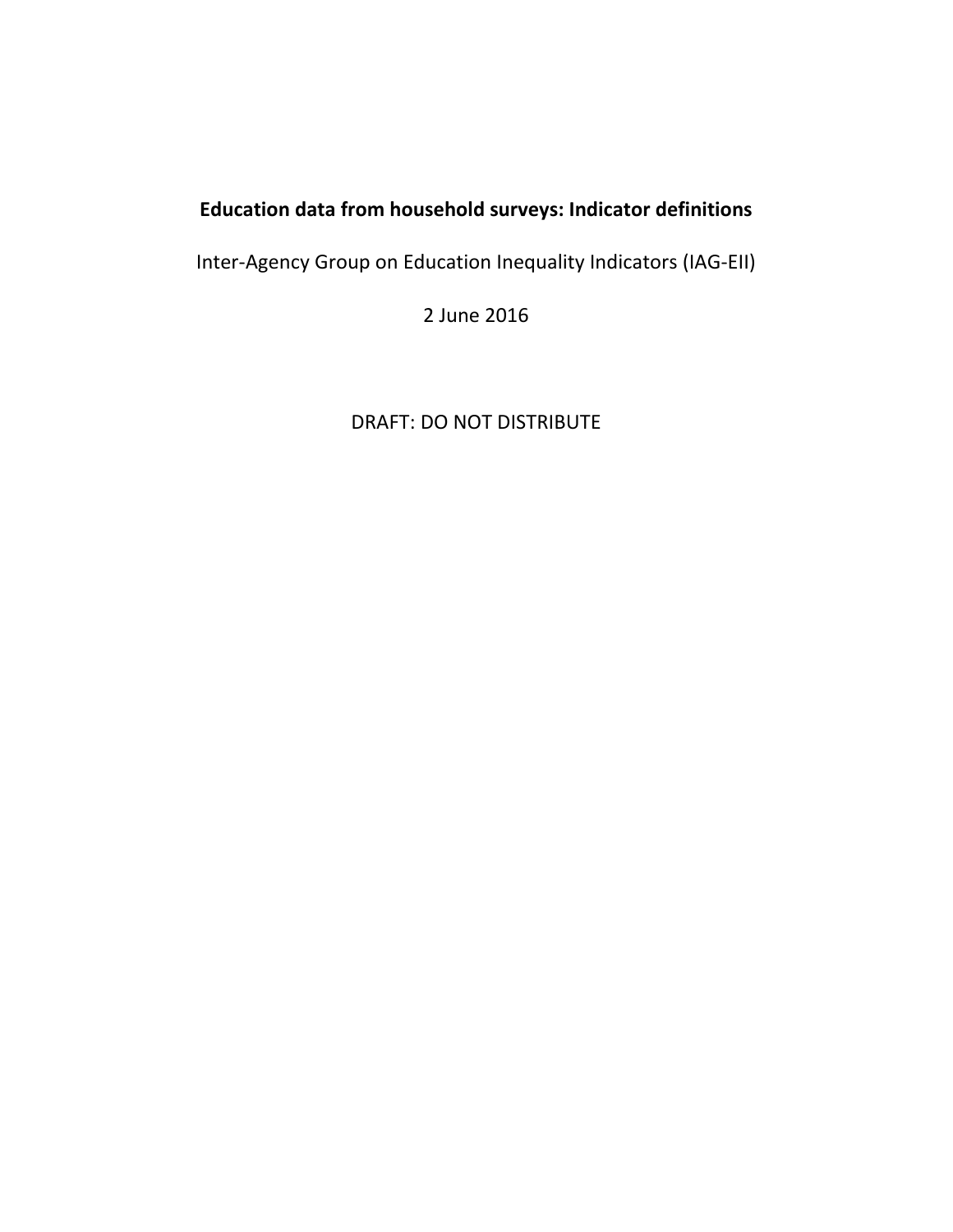## 1. Completion rate (primary, lower secondary, upper secondary)

SDG target 4.1, indicator 4

## 1. Definition

The percentage of a cohort of children or young people aged 3-5 years above the intended age for the last grade of each level of education who have completed that grade.

The intended age for the last grade of each level of education is the age at which pupils would enter the grade if they had started school at the official primary entrance age, had studied full-time and had progressed without repeating or skipping a grade. For example, if the official age of entry into primary education is 6 years, and if primary education has 6 grades, the intended age for the last grade of primary education is 11 years. In this case, 14-16 years  $(11 + 3 = 14$  and  $11 + 5 = 16)$  would be the reference age group for calculation of the primary completion rate.

## 2. Purpose

The completion rate indicates how many persons in a given age group have completed primary, lower secondary, or upper secondary education. It indicates how many children and adolescents enter school on time and progress through the education system without excessive delays.

## 3. Calculation method

The number of persons in the relevant age group who have completed the last grade of the given level of education is expressed as a percentage of the total population (in the survey sample) of the same age group.

## 4. Formula

$$
CR_n = \frac{P_{C_n, AG_{a+3t5}}}{P_{AG_{a+3t5}}}
$$

where:

 $CR_n =$  completion rate for level *n* of education

 $P_{C_n,AG_{a+3ts}}$  = population aged 3 to 5 years above the official entrance age a into the last grade of level n of education who completed level n

 $P_{AG_{a+355}}$  = population aged 3 to 5 years above the official entrance *a* into the last grade of level *n* of education

 $n = 1$  (primary education), 2 (lower secondary education), or 3 (upper secondary education)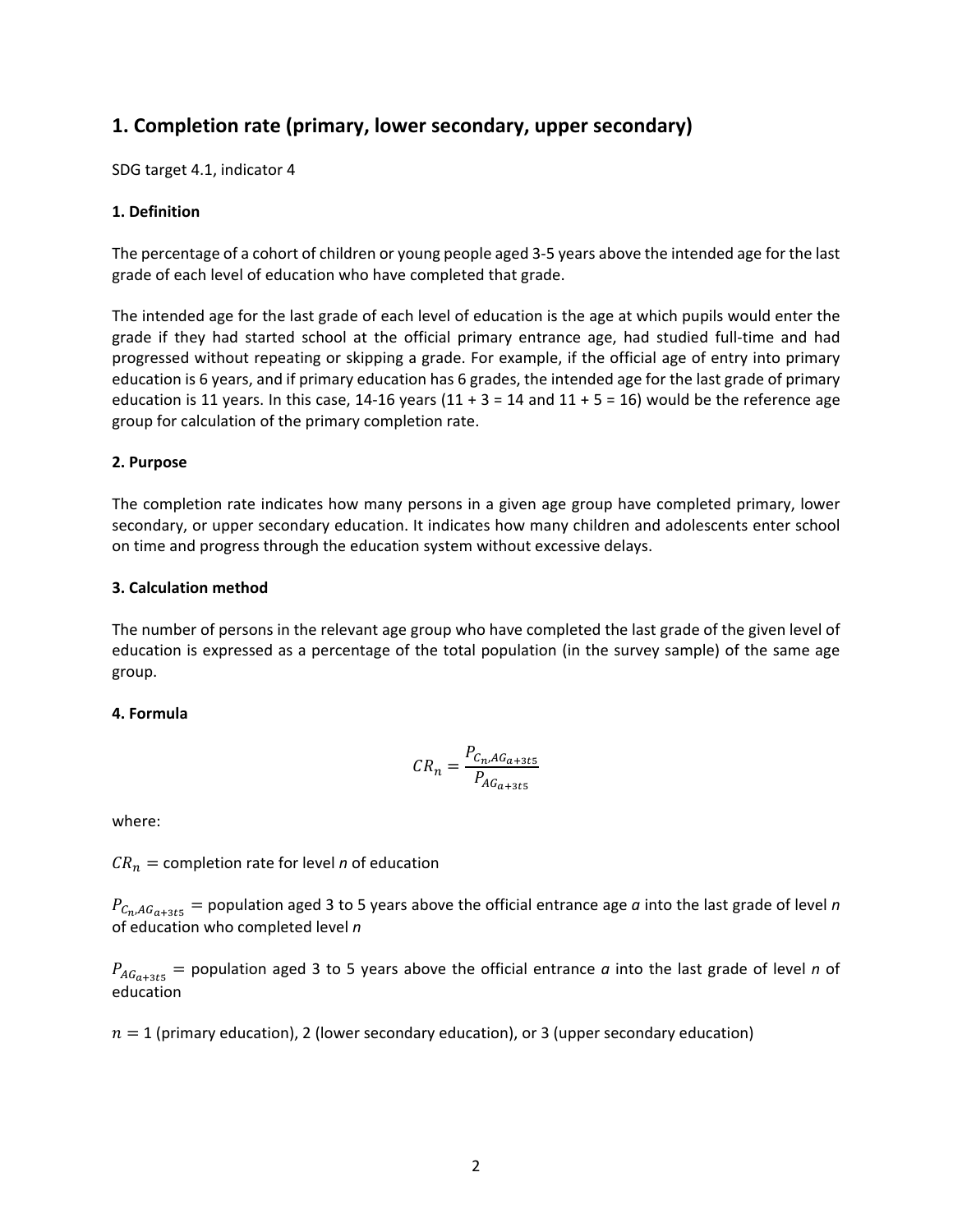## **5. Data required**

- Population in the relevant age group by the highest level of education completed
- Data on the structure (entrance age and duration) of each level of education

## **6. Data sources**

Population censuses and household surveys that collect data on the highest level of education completed by children and young people in a household, through self‐ or household declaration. In the former case, each household member above a certain age reports his or her own level of educational attainment. In the latter case, one person, usually the head of the household or another reference person, indicates the highest grade and/or level of education completed of each member of the household. Administrative data from Ministries of Education on the structure of the education system are also needed.

Labour force surveys can serve as a source of data if they collect information for the age groups of concern. International sample surveys, such as Demographic and Health Surveys (DHS, http://dhsprogram.com) or Multiple Indicator Cluster Surveys (MICS, http://mics.unicef.org), are another source. These surveys are designed to meet commonly agreed upon international data needs while also providing data for national policy purposes. These surveys are implemented on a regular basis in selected countries, on average every 3 to 5 years. They aim to assure cross-national comparability, although they often integrate national modules to suit specific country data needs. Modules from international surveys are sometimes added to other on‐going national sample surveys.

Population censuses can also be a source of attainment data but they are carried out less frequently than household surveys, often only once per decade.

Typical questions in a household survey to collect data on educational attainment are:

- What is the highest level of education [name of household member] has attended?
- What is the highest grade of education [name of household member] completed at that level?

## **7. Disaggregation**

- Sex
- Location
- Wealth quintiles
- Disability status
- Other personal and household characteristics

## **8. Interpretation**

A completion rate at or near 100% indicates that all or most children and adolescents have completed a level of education by the time they are 3 to 5 years older than the official age of entry into the last grade of that level of education.

A low completion rate indicates low or delayed entry into a given level of education, high drop‐out, high repetition, late completion, or a combination of these factors.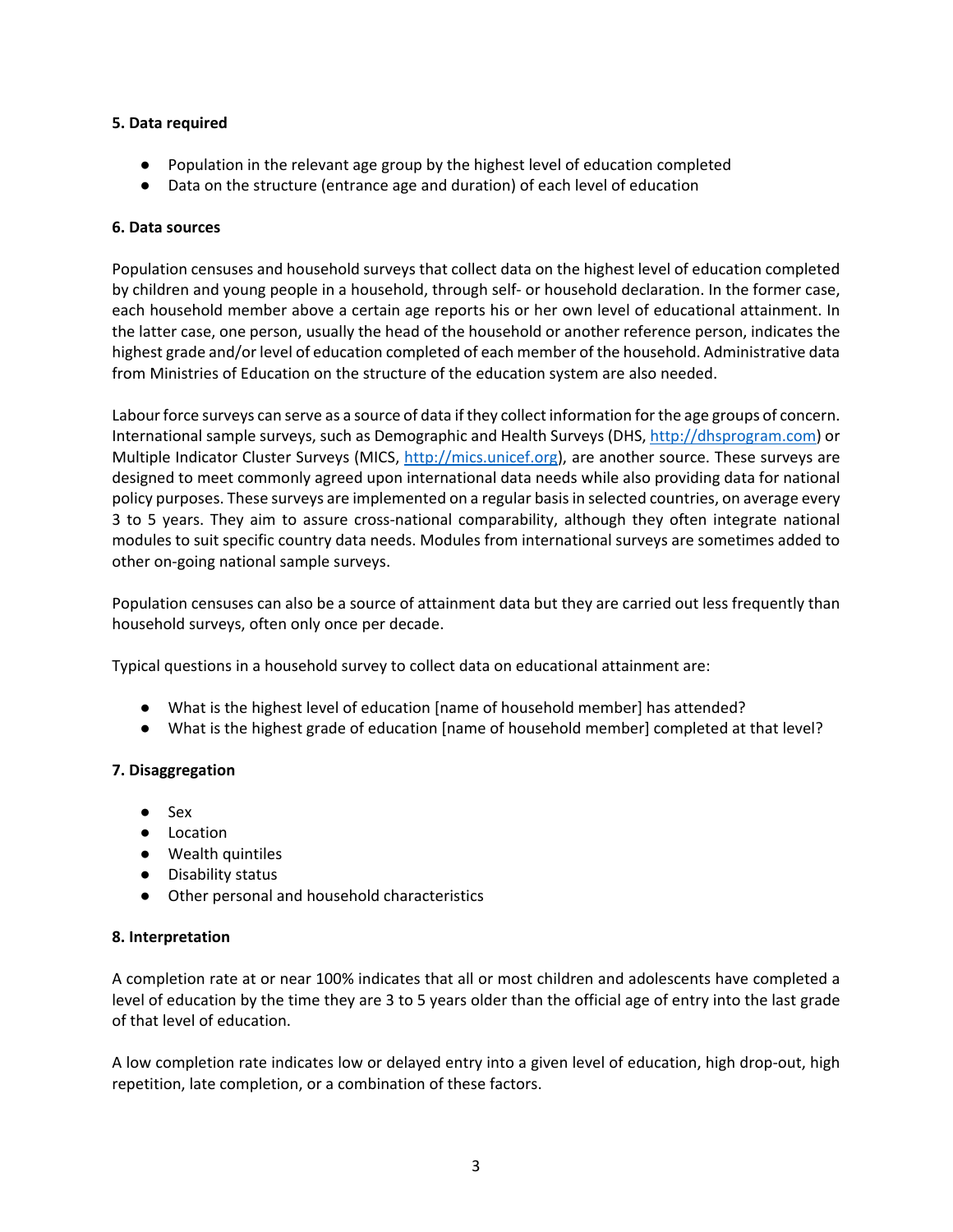To identify the causes of low completion rates, it is necessary to examine other indicators, for example the out-of-school rate, the gross intake ratio to the last grade, and the percentage of over-age children.

When disaggregated by sex, location, and other characteristics, this indicator can identify specific population groups who are excluded from education.

## **9. Limitations and other comments**

For monitoring of SDG target 4.1, the completion rate is calculated in reference to levels of education defined in the International Standard Classification of Education (ISCED).<sup>1</sup> The completion rate can be calculated in reference to the national classification of education programmes by modifying the formula in section 4.

National data on educational attainment are often collected and reported in reference to national systems of education. The mapping from a national classification to ISCED is not always straightforward and can cause discrepancies between measures of attainment in national and international data. Data collection and mapping to ISCED are more difficult for upper secondary education than lower levels of education because of the variety of providers and programmes at the upper secondary level.

Household surveys usually record the age of household members at the time of enumeration. For a correct calculation of the completion rate, it is necessary to adjust household members' ages to their age at the start of the school year (or to the reference date at which their eligibility for a given level and grade of education is determined), using information on their date of birth. For example, if enumeration takes place half a year after the start of the school year, approximately half of all children had a birthday during the preceding 6 months. In this case, if the intended age for the last grade of a level of education is *n* years, half of all children who were *n*+2 years old at the start of the school year would be *n*+3 years old at the time of enumeration and would mistakenly be included in the age group for calculation of the completion rate. If the date of birth is not available in the survey data, other adjustments, for example deducting one year from the ages of all household members if data were collected half a year or more after the start of the school year, can be considered.

The age group 3‐5 years above the official age of entry into the last grade for a given level of education was selected for the calculation of the completion rate to allow for some delayed entry or repetition. In countries where entry can occur very late or where repetition is common, some children or adolescents in the age group examined may still attend school and the eventual rate of completion may therefore be underestimated with the indicator defined above.

<sup>&</sup>lt;sup>1</sup> UNESCO Institute for Statistics (UIS). 2012. International Standard Classification of Education: ISCED 2011. Montreal: UIS. http://www.uis.unesco.org/Education/Documents/isced‐2011‐en.pdf.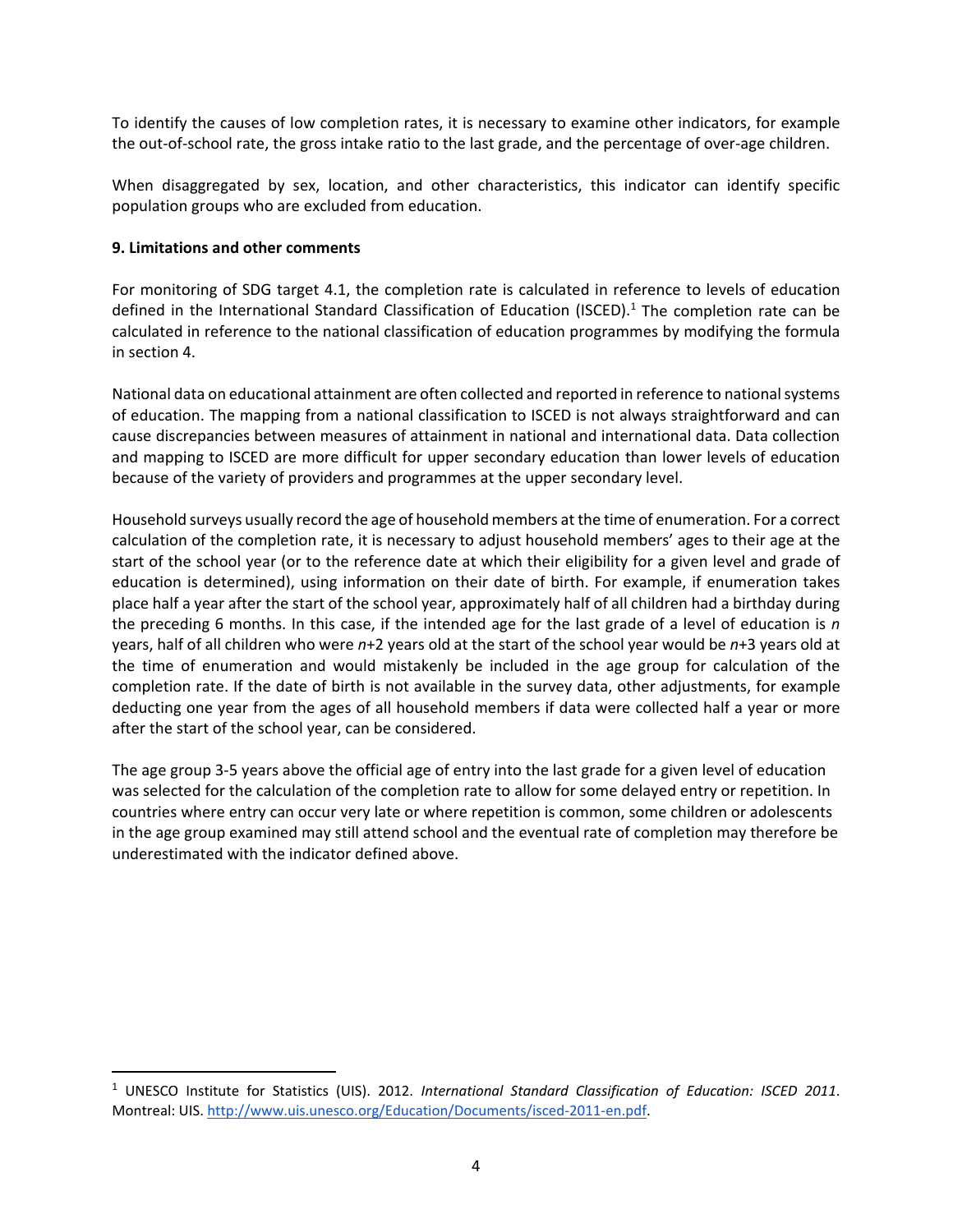## 2. Out-of-school rate (primary, lower secondary, upper secondary)

SDG target 4.1, indicator 5

## 1. Definition

The percentage of children and young people in the official age range for a given level of education who are not attending primary, secondary or higher levels of education. Children and young people who are attending pre-primary education are considered to be out-of-school.<sup>2</sup>

## 2. Purpose

To identify the share of the population in the official age range for a given level of education who are not attending school so that they can be better targeted and appropriate policies can be put in place to ensure they have access to education.

## 3. Calculation method

The number of students of the official age for level  $n$  of education attending primary, secondary or higher levels of education is subtracted from the total population of the same age, and the resulting number is divided by the total population of the official age for level  $n$  of education.

## 4. Formula

$$
OSR_n = \frac{P_{AG_n} - \sum_{i=1}^{8} P_{A_i, AG_n}}{P_{AG_n}}
$$

where

 $OSR_n =$  out-of-school rate for children and young people of the official age for level n of education

 $P_{AG_n}$  = population of the official age for level *n* of education

 $P_{A_i,AG_n}$  = population of the official age for level *n* of education that is attending level *i* of education

 $n=1$  (primary education), 2 (lower secondary education), or 3 (upper secondary education)

 $i =$  ISCED level 1 (primary education) to 8 (doctor or equivalent level)

## 5. Data required

- Population in the relevant age group
- School attendance by single year of age and level of education
- Data on the structure (entrance age and duration) of each level of education

 $2$  The treatment of pre-primary education may be reconsidered. See section 9, "Limitations and other comments".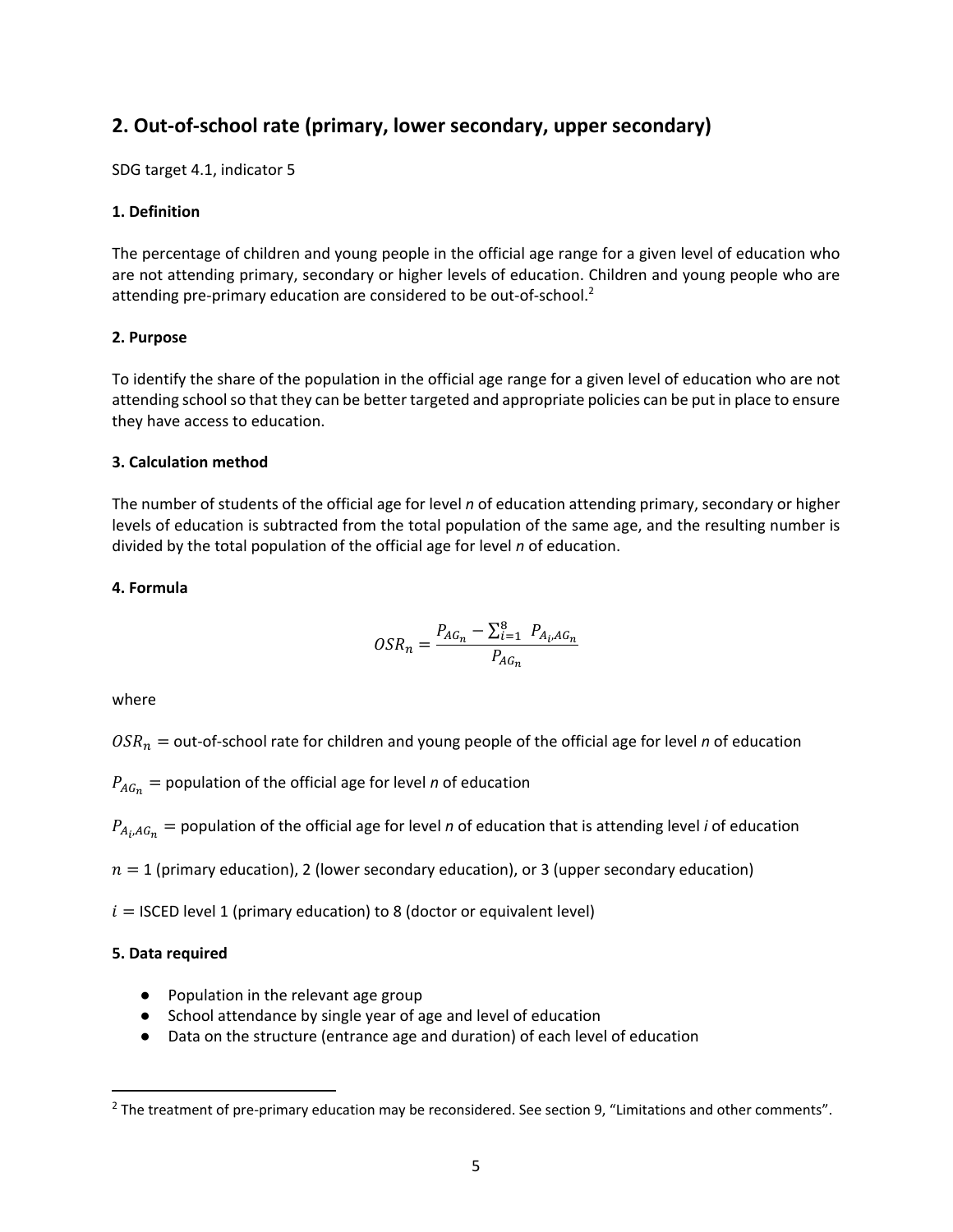#### **6. Data sources**

Population censuses and household surveys that collect data on the level of education attended by children and young people in a household, through self‐ or household declaration. In the former case, each household member above a certain age reports his or her own level of education attended. In the latter case, one person, usually the head of the household or another reference person, indicates the current grade and/or level of education attended of each member of the household. Administrative data from Ministries of Education on the structure of the education system are also needed.

Labour force surveys can serve as a source of attendance data if they collect information for the age groups of concern. International sample surveys, such as Demographic and Health Surveys (DHS, http://dhsprogram.com) or Multiple Indicator Cluster Surveys (MICS, http://mics.unicef.org), are another source. These surveys are designed to meet commonly agreed upon international data needs while also providing data for national policy purposes. These surveys are implemented on a regular basis in selected countries, on average every 3 to 5 years. They aim to assure cross-national comparability, although they often integrate national modules to suit specific country data needs. Modules from international surveys are sometimes added to other on‐going national sample surveys.

Population censuses can also be a source of attendance data but they are carried out less frequently than household surveys, often only once per decade.

Typical questions in a household survey to collect data on school attendance are:

- Did [name of household member] attend school at any time during the [YYYY] school year?
- During the [YYYY] school year, what level and grade [is/was] [name of household member] attending?

## **7. Disaggregation**

- Age
- Sex
- Location
- Wealth quintiles
- Disability status
- Other personal and household characteristics

#### **8. Interpretation**

The higher the rate and number of out-of-school children and youth, the greater the need to focus on improving better access to education. Some out‐of‐school children have never been in school, some may eventually attend as late entrants, and some may never attend. Other children may have initially attended but dropped out before completion of the given level. When disaggregated by sex, location, and other characteristics, this indicator can identify specific population groups who are excluded from education.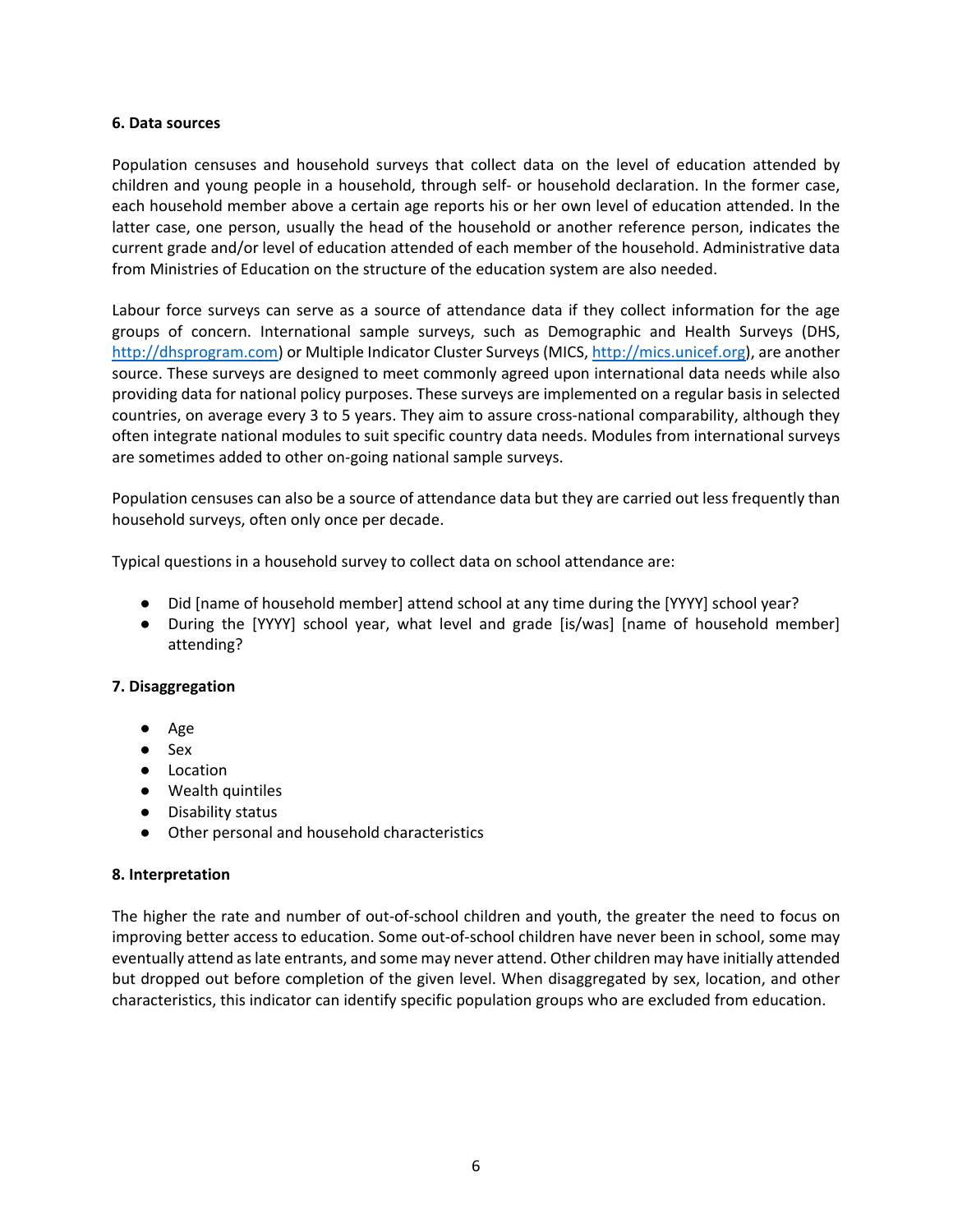#### **9. Limitations and other comments**

For monitoring of SDG target 4.1, the out-of-school rate is calculated in reference to levels of education defined in the International Standard Classification of Education (ISCED).<sup>3</sup> The out-of-school rate can be calculated in reference to the national classification of education programmes by modifying the formula in section 4.

Household surveys usually record the age of household members at the time of enumeration. For a correct calculation of the out‐of‐school rate, it is necessary to adjust household members' ages to their age at the start of the school year (or to the reference date at which their eligibility for a given level and grade of education is determined), using information on their date of birth. For example, if enumeration takes place half a year after the start of the school year, approximately half of all children had a birthday during the preceding 6 months. In this case, if the intended age of entry into grade 1 of primary education is *n* years, half of all children who were *n‐*1 years old at the start of the school year would be *n* years old at the time of enumeration and would mistakenly be counted as out‐of‐school. If the date of birth is not available in the survey data, other adjustments, for example deducting one year from the ages of all household members if data were collected half a year or more after the start of the school year, can be considered.

The definition of "attendance" in household surveys may vary. Surveys carried out as part of the DHS and MICS programs typically refer to attendance at any time of the school year. Children who attended school for a limited period of time - only a few days or weeks - would thus be considered in school, even if they are out of school at the time of data collection. Data on attendance at any time of the school year are comparable to data on enrolment because the latter may include children who enrolled but did not consistently attend school.

One issue that concerns the calculation of out-of-school rates is the treatment of participation in preprimary education. The current international standard, described above, is to treat children of primary age or older enrolled in pre‐primary education as out of school because pre‐primary education does not meet the same educational standards as formal primary or higher education. This may result in an overestimate of the rate and number of children who are not in school, in particular in countries where pre‐primary education is compulsory. Participation in pre‐primary education should be treated in the same manner during indicator calculation from administrative and survey data to maintain a high degree of comparability of out‐of‐school rates calculated from different sources of data.

<sup>&</sup>lt;sup>3</sup> UNESCO Institute for Statistics (UIS). 2012. International Standard Classification of Education: ISCED 2011. Montreal: UIS. http://www.uis.unesco.org/Education/Documents/isced‐2011‐en.pdf.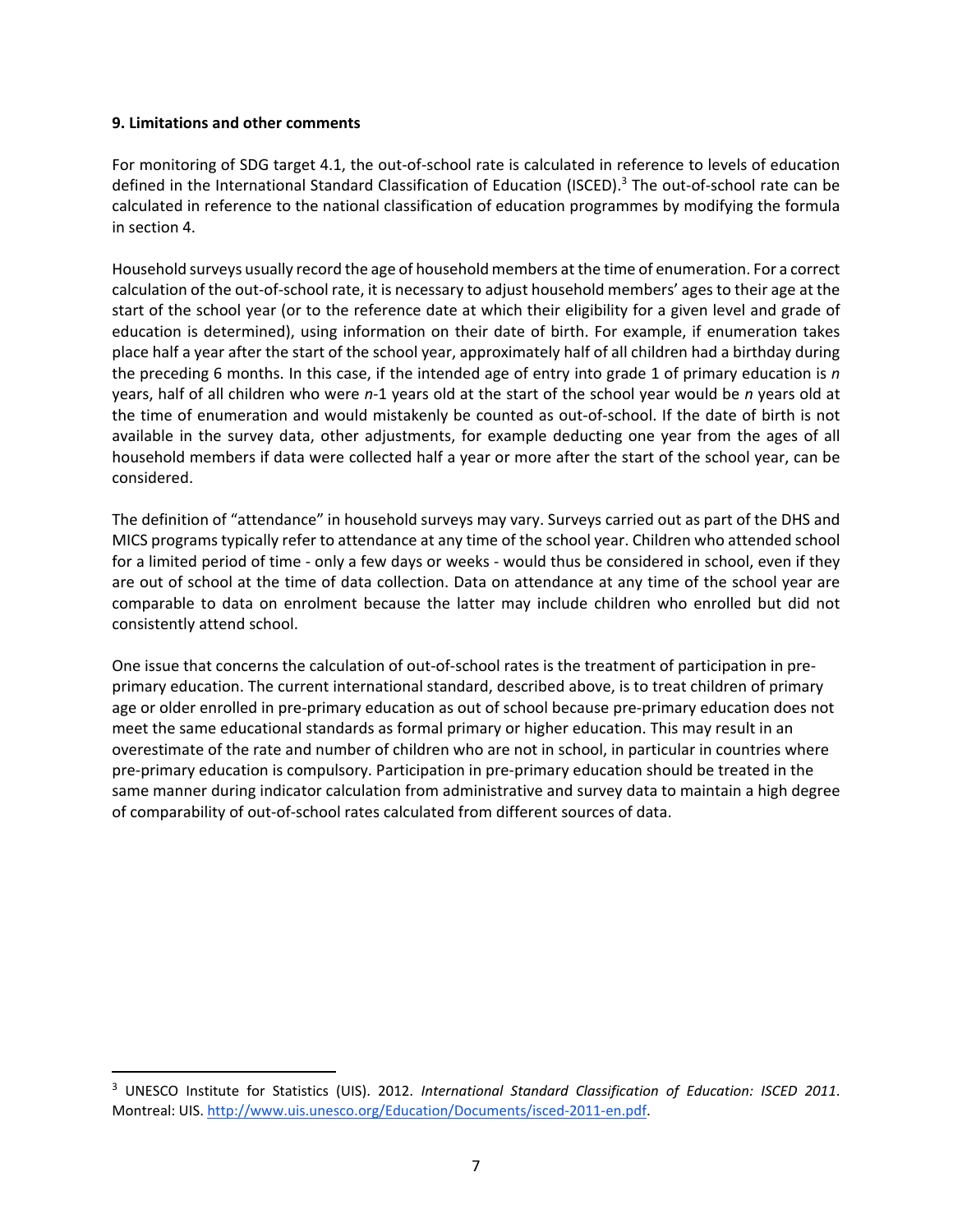## **3. Percentage of children over‐age for grade (primary, lower secondary)**

SDG target 4.1, indicator 6

## **1. Definition**

The percentage of pupils in each level of education (primary and lower secondary) who are at least 2 years above the intended age for their grade.

The intended age for a given grade is the age at which pupils would enter the grade if they had started school at the official primary entrance age, had studied full‐time and had progressed without repeating or skipping a grade. For example, if the official age of entry into primary education is 6 years, the intended age for grade 4 is 9 years.

## **2. Purpose**

The indicator measures progress towards the target of ensuring that all girls and boys complete quality primary and secondary education and achieve at least minimum levels of proficiency in reading and mathematics.

Children may be over‐age for grade because they started school late and/or repeated one or more grades.

## **3. Calculation method**

The sum of students across all grades attending a given level of education who are 2 or more years older than the intended age for their grade is expressed as a percentage of the total number of students attending the given level of education.

## **4. Formula**

$$
POAG_n = \frac{\sum_{g=1}^{d_n} P_{A_{n,g},AG_{g,2+}}}{P_{A_n}}
$$

where:

 $POAG_n$  = percentage of students over-age for grade in level *n* of education

 $P_{A_{n,g},AG_{g,2+}} =$  population attending grade *g* of level *n* of education that is at least 2 years older than the intended age for that grade

 $P_{A_n}$  = total population attending level *n* of education

 $d_n$  = duration (in years) of level *n* of education

 $n = 1$  (primary education) or 2 (lower secondary education)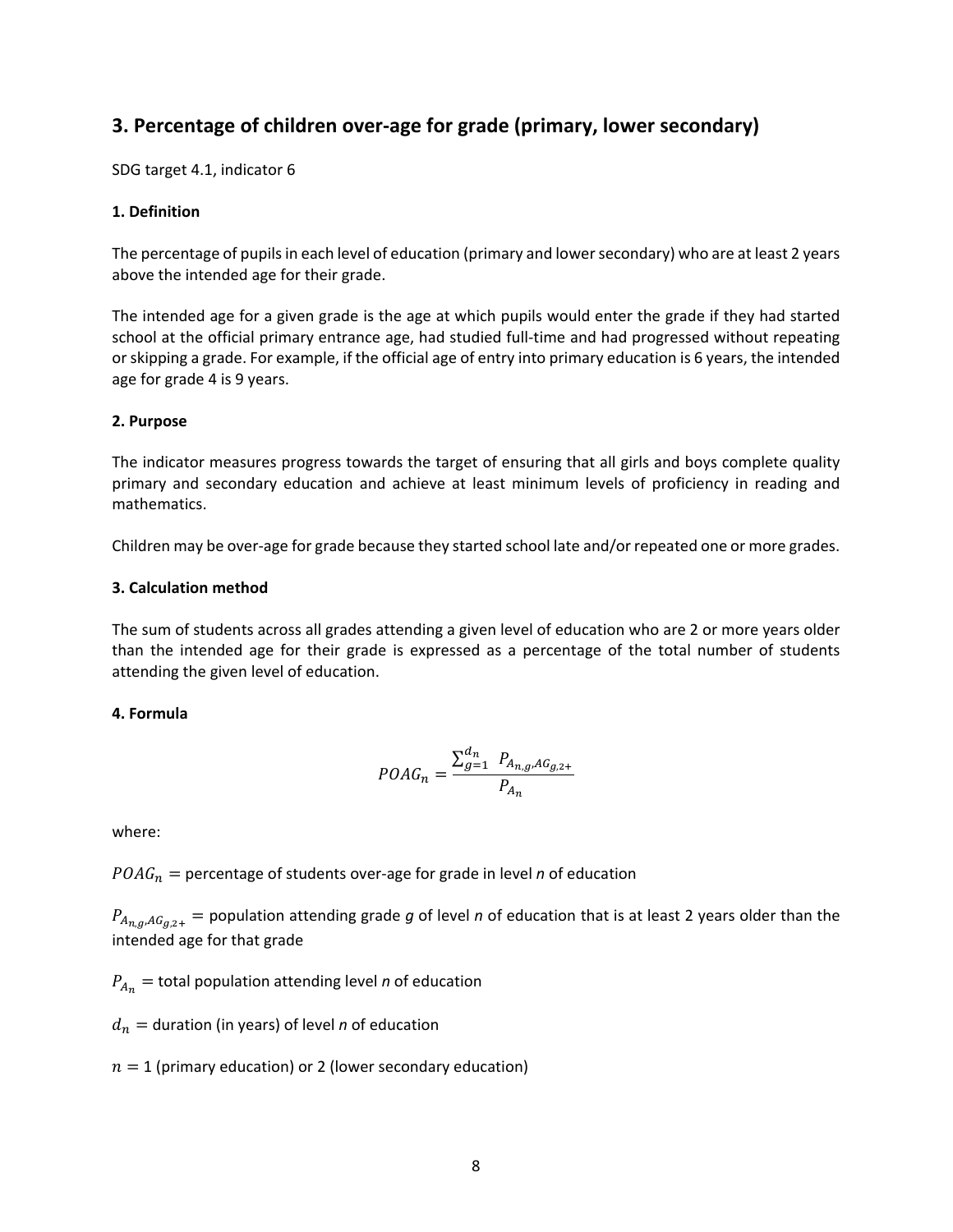## **5. Data required**

- School attendance by single year of age in each grade and level of education
- Data on the structure (entrance age and duration) of each level of education

## **6. Data sources**

Population censuses and household surveys that collect data on the level of education attended by children and young people in a household, through self‐ or household declaration. In the former case, each household member above a certain age reports his or her own level of education attended. In the latter case, one person, usually the head of the household or another reference person, indicates the current grade and/or level of education attended of each member of the household. Administrative data from Ministries of Education on the structure of the education system are also needed.

International sample surveys, such as Demographic and Health Surveys (DHS, http://dhsprogram.com) or Multiple Indicator Cluster Surveys (MICS, http://mics.unicef.org), are designed to meet commonly agreed upon international data needs while also providing data for national policy purposes. These surveys are implemented on a regular basis in selected countries, on average every 3 to 5 years. They aim to assure cross‐national comparability although they often integrate national modules to suit specific country data needs. Modules from international surveys are sometimes added to other on‐going national sample surveys.

Population censuses can also be a source of attendance data but they are carried out less frequently than household surveys, often only once per decade.

Typical questions in a household survey to collect data on school attendance are:

- Did [name of household member] attend school at any time during the [YYYY] school year?
- During the [YYYY] school year, what level and grade [is/was] [name of household member] attending?

## **7. Disaggregation**

- Age
- Sex
- Location
- Wealth quintiles
- Disability status
- Other personal and household characteristics

## **8. Interpretation**

A full cycle of primary and secondary education is becoming an international norm. Over‐age progression and significant repetition should be discouraged as both are associated with a higher risk of drop‐out and lower levels of student learning achievement.

A low value of this indicator shows that the majority of students start school on time and progress with minimum grade repetition.